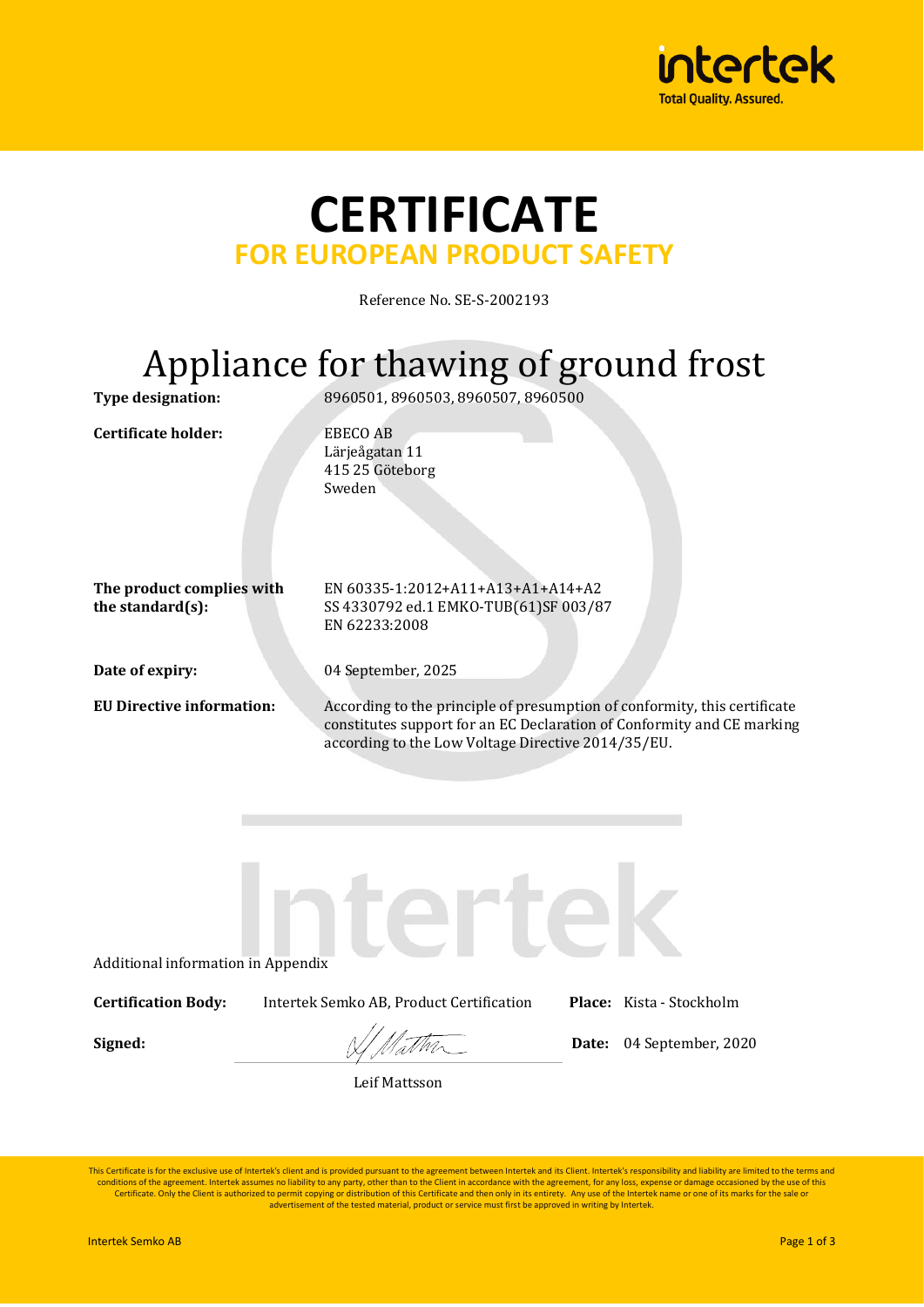

## **APPENDIX:**

Reference No. SE-S-2002193

| <b>Technical Data:</b><br>Type designation<br>Rated voltage (V)<br>Rated power (W)<br><b>IP-Class</b><br><b>Trademark</b><br><b>Test Report</b><br>Product information | 8960501<br>230<br>2000<br>67<br><b>EBECO</b><br>2010795STO-001 |
|------------------------------------------------------------------------------------------------------------------------------------------------------------------------|----------------------------------------------------------------|
| Type designation<br>Rated voltage (V)<br>Rated power (W)<br><b>IP-Class</b><br><b>Trademark</b><br><b>Test Report</b><br>Product information                           | 8960503<br>230<br>1000<br>67<br><b>EBECO</b><br>2010795STO-001 |
| Type designation<br>Rated voltage (V)<br>Rated power (W)<br><b>IP-Class</b><br><b>Trademark</b><br><b>Test Report</b><br>Product information                           | 8960507<br>230<br>1500<br>67<br><b>EBECO</b><br>2010795STO-001 |
| Type designation<br>Rated voltage (V)<br>Rated power (W)<br><b>IP-Class</b><br><b>Trademark</b><br><b>Test Report</b><br>Product information                           | 8960500<br>230<br>330<br>67<br><b>EBECO</b><br>2010795STO-001  |

**Manufacturing Sites:** Norrlands Hall & Kapell AB<br>Kabelvägen 1G Kabelvägen 1G 90133 Umeå Sweden

This Certificate is for the exclusive use of Intertek's client and is provided pursuant to the agreement between Intertek and its Client. Intertek's responsibility and liability are limited to the terms and conditions of the agreement. Intertek assumes no liability to any party, other than to the Client in accordance with the agreement, for any loss, expense or damage occasioned by the use of this<br>Certificate. Only the Client